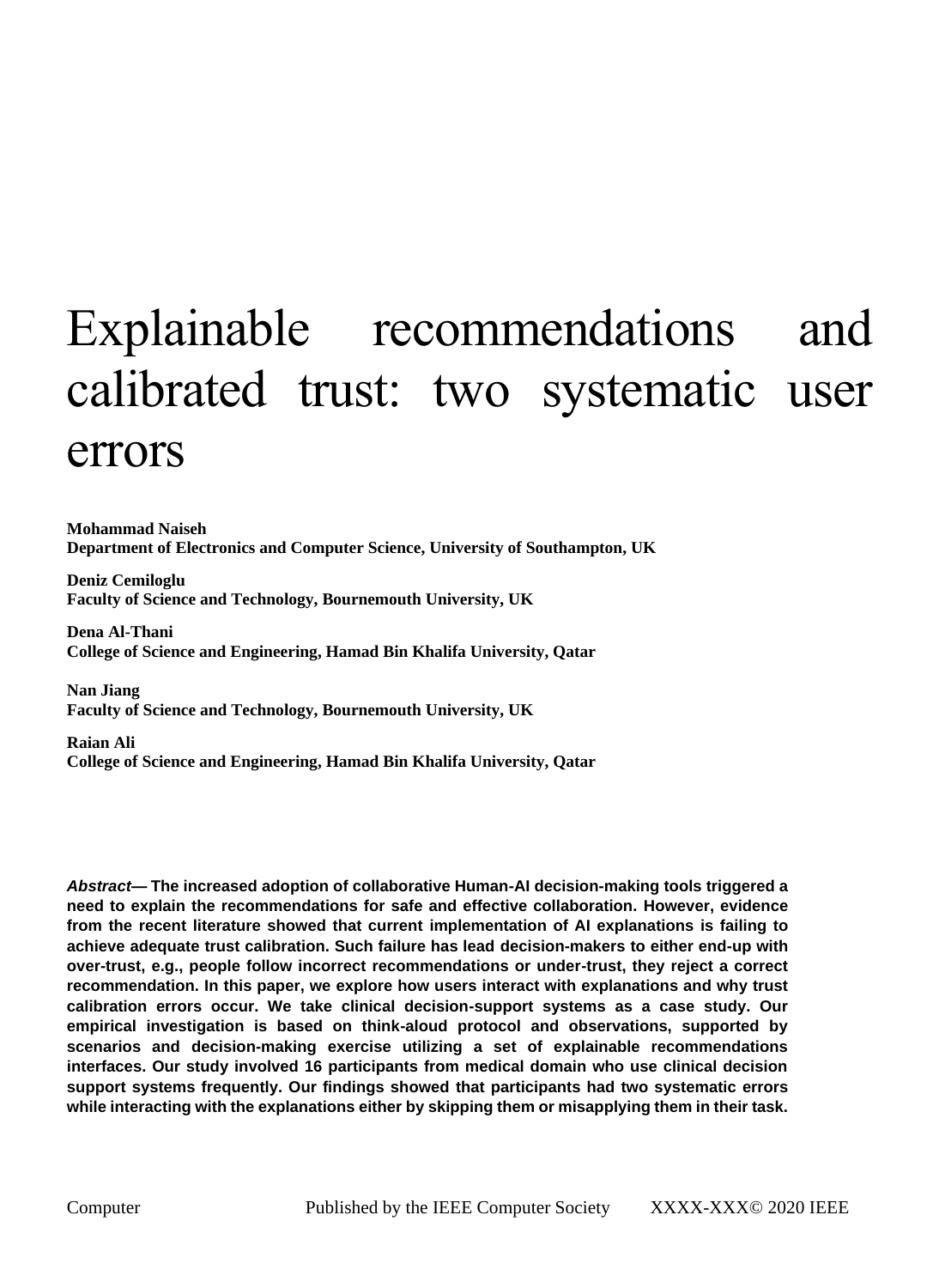**THE INTRODUCTION** Current advances in machine learning have increased the enactment of human-AI collaborative decision-making tools in safety-critical applications such as medical systems and military applications [6]. Researchers have identified trust calibration as the main requirement for safe and responsible implementation for such tools in everyday scenarios [1,2]. Trust calibration is the process of successful judgment of the main components of trust: cognition-based trust and affect-based trust [2,3]. Trust is calibrated when the human operator can understand and adjust their level of trust to the current state of the AI [3]. This adjustment is crucial due to the dynamic and uncertain nature of AI-based applications. When users fail to manage their trust, they either end-up with over-trust, e.g., people follow incorrect recommendations or under-trust, and they reject a correct recommendation. Previous research [3] identified five primary contexts where trust calibration errors in automation occur, their reasons for occurrences and potential design solutions. Overall, trust calibration errors can happen when users do not understand the system functionality, do not know its capability, overwhelmed with the system output, lack situation awareness or feel a loss of control the system. Such faulty in design has shown critical safety issues [3].

Research in eXplainable AI (XAI) showed that augmenting AI-based recommendations by explanations can enhance trust calibration as it can give human decision-makers insights and transparency on how the AI arrived at its recommendation. Explanations are supposed to support users in developing correct mental models of the AI, identifying situations when recommendations are correct or incorrect, and mitigating trust calibration errors [1, 2, 4]. However, recent evidence suggests that explainable AI-based systems also have not improved a successful trust calibration as users' still, on average, end-up in situations where they over-trust or under-trust the AIbased recommendations [2,21]. In the context of XAI and trust calibration, previous work has typically focused on evaluating explanations in trust calibration context [21] and identifying explanations types [2] and presentation formats [23] for improved trust calibration. In general, the work often assumed that people would engage cognitively with each explanation and use its content to build a correct mental model and improve trust calibration. However, this assumption can be incorrect; humans often reluctant to engage in what they perceived as effortful behavior [24] resulting in less informed trust decisions.

Indeed, some studies demonstrated situations where explanation failed to enhance users' trust calibration, e.g., explanations were perceived as an information overload [1]. Others also related the failure of explanation to improve trust calibration errors to human behavior and cognitive biases, e.g., cognitive laziness of humans to read explanations [22]. Despite the emerging need to design effective XAI interfaces to calibrate users' trust, there is a need for more knowledge about situations and contexts in which explanations do not enable adequate trust calibration, i.e., what kind of scenarios or errors could happen in real-time.

To this end, we aim to explore people interaction behavior with explanations in Human-AI collaborative decision-making tasks. Such a knowledge would ultimately inform future design affordances and aid researchers and designers in developing effective calibrated trust XAI interfaces. In this study, we pose the following research questions:

- *How do users interact with explanations during their Human-AI collaborative decision-making task?*
- *What are those situations where users fail to calibrate their trust in the presence of explanations?*

To answer these questions, we conducted a twostage qualitative study which involved 16 participants (doctors and pharmacists) who use AI-based decisionsupport tools frequently in their clinical settings. Our results include a qualitative investigation of people interaction behavior with AI explanations that revealed two systematic users' errors, leading to trust calibration flaws and their reasons.

# 2. RESEARCH METHOD

We conducted a think-aloud protocol where participants were asked to perform Human-AI collaborative decision-making task. We then conducted follow-up interviews to gain more insights and discuss our observation on participants' experience during the task. To help our investigation, we designed an AIbased decision-support mock-up tool that is meant to support medical practitioners in classifying the prescriptions into confirmed or rejected. Prescription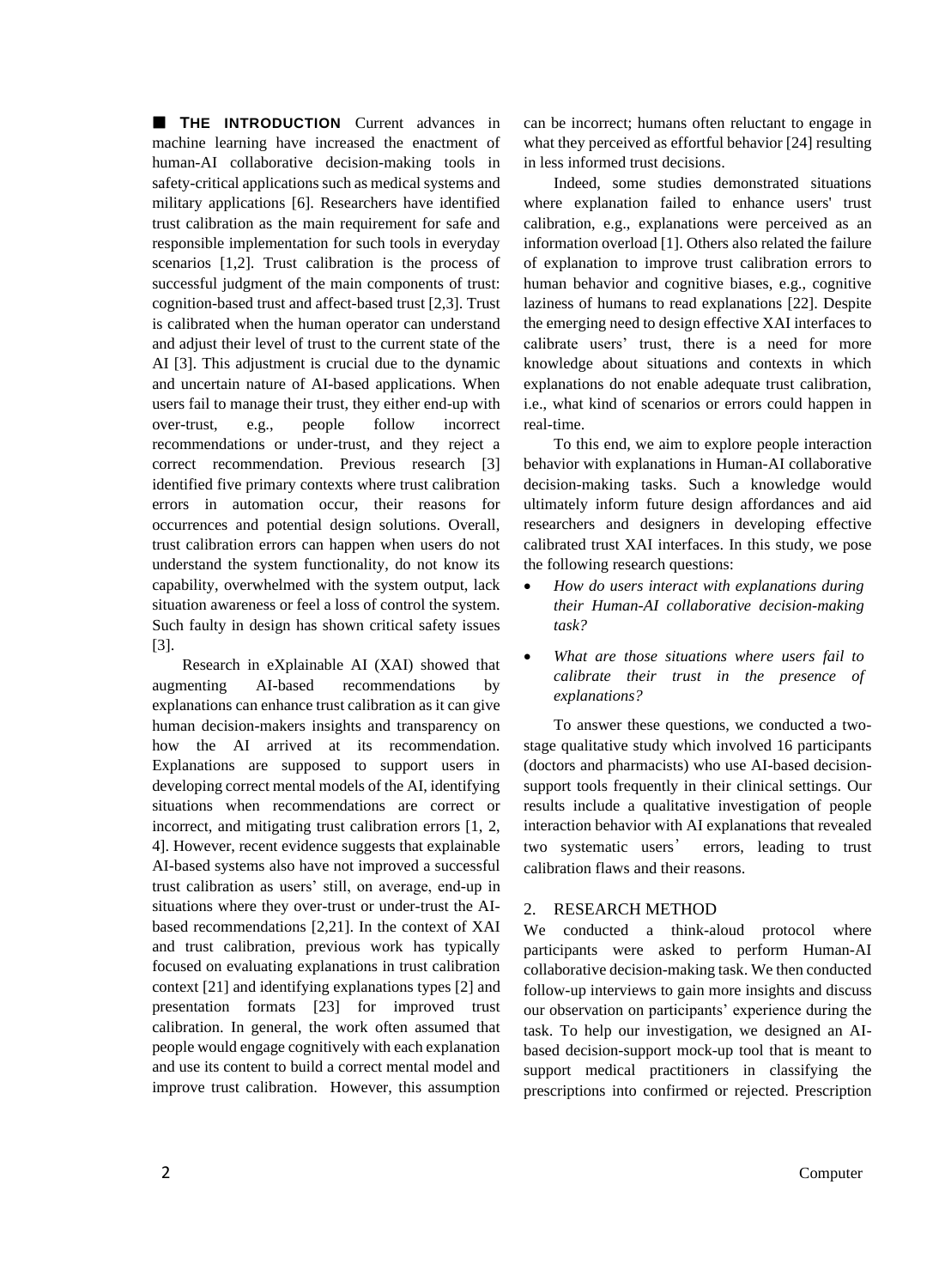classification is a process that medical experts in a clinic follow to ensure that a prescription is prescribed for its clinical purpose and fit the patient profile and history. We designed the mock-up based on template and interfaces that are familiar to our participants in their everyday decision-making tasks. The scenarios simulated a diversity of conditions and explanation types that the decision-maker could face in the realworld scenarios where trust calibration errors could happen, e.g. imperfect AI recommendation due to the dynamic nature of the application. Hence, we included both correct and incorrect recommendations of each class. We chose prescription classification case study as it reflects a high-cost decision-making task performed collaboratively between the human expert and the AI. In [7], we explain more about the research method and material used.

# 2.1. RECRUITMENT AND PARTICIPANTS

We approached three hospitals in the UK by sending an email invitation and got a positive response from 16 individuals. No more participants were approached due to the fact that during the data analysis, resulted themes and codes became eventually repetitive. We followed the principles of reaching the saturation point in qualitative methods in [5]. This was a reasonable assurance that further data collection would introduce similar results and would confirm the existing themes. Details about the population are provided in Table 1. A study protocol was developed, and pilot tested with two practitioners, one medical academic and one AI expert.

## **Table 1. Population details**

| Variable   | Value              | $N=16$             | $\frac{0}{0}$         |
|------------|--------------------|--------------------|-----------------------|
| Age        | $20 - 30$          | 5                  | 31.25%                |
|            | $30 - 40$          | 7                  | 43.75%                |
|            | $40 - 50$          | 4                  | 25%                   |
| Gender     | Male               | 10                 | 62.5%                 |
|            | Female             | 6                  | 37.5%                 |
| Role       | Doctors            | 4                  | 25%                   |
|            | <b>Pharmacists</b> | 12                 | 75%                   |
| Experience | $<$ 5              | 4                  | 25%                   |
|            | $5-10$             | 8                  | 50%                   |
|            | $10-15$            | 3                  | 18.75%                |
|            | >15                | 1                  | 6.25%                 |
| Hospital   | A<br>B<br>C        | 6<br>$\frac{6}{4}$ | 37.5%<br>37.5%<br>25% |

#### 2.2. CONSENT PROCEDURE

First, the participants were briefed about the study, verbally and through a written participant information sheet. They were then asked to sign a contest form. Participants were also asked a number of questions about themselves, such as their experience. For enhancing the validity of the collected data, we designed the study to avoid promoting participants to think about explanations and trust calibration as a main objective of the study. We initially demonstrated the study purpose, describing it as an investigation on how medical practitioners use AI-based tools in their work environment. We also mentioned that AI-based tool can explain why a recommendation has been made. Participants were told they could discontinue the study at any point. We debriefed the participants after the study about the detailed purpose of the study.

## 2.3. STUDY PROCEDURE

We gave each of our participants ten scenarios that included AI-based recommendations. Each scenario was accompanied by an explanation. We used five explanation types revealed from a recent literature review [6]: Local, Global, Example-based, Counterfactual and Confidence explanations. The scenarios presented to our participants were hypothetical scenarios designed with collaboration with a medical oncologist. We designed the scenarios to be clear, challenging and not trivial so that recommendations, explanations and trust calibration were all substantial processes. This ultimately helped to put our participants in a realistic setting: exposing to an AI-based recommendation and its explanations where trust calibration is needed and where errors in that process are possible. The 16 participants were asked to make decisions considering the patient profile, the recommendation and the explanations and whether to follow the AI-based recommendation if they see it as correct or reject it if they see it as incorrect. For each scenario, participants were encouraged to think aloud during their decision-making process. They were asked to think freely and encouraged to make optimal decisions. Each of the participants completed ten scenarios representing two cases (correct and incorrect) of each of the five explanation classes. This resulted in 160 completed decision-making tasks. The researcher observed, audio-recorded the sessions and took notes. Finally, we invited our participants to a follow-up interview about their task and explainability experience. Figure 1 summarizes the study workflow.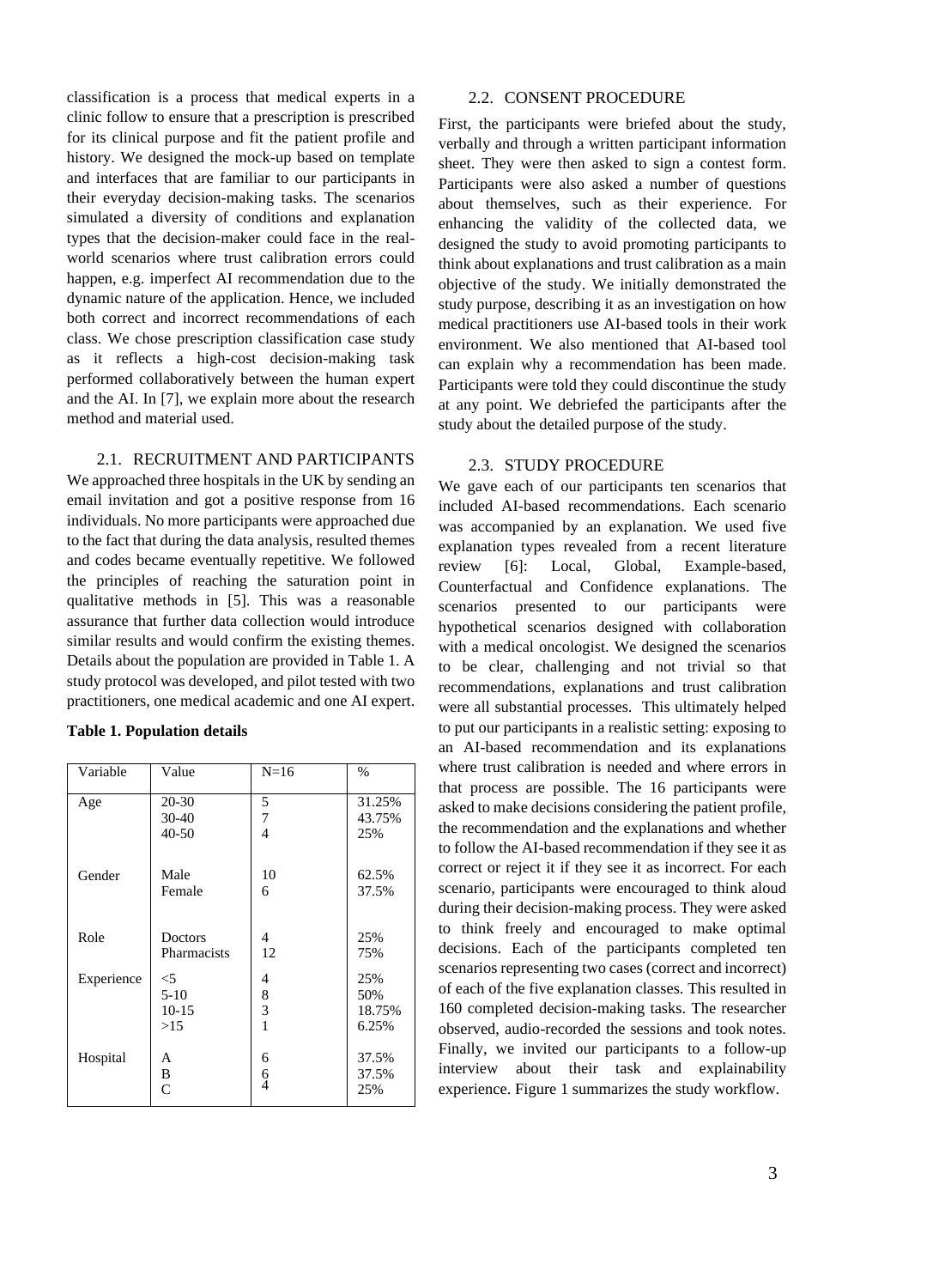

**Figure 1 Study workflow for each participant**

## 2.4. DATA ANALYSIS

Two sets of data were collected and used to answer our research questions in this study. The first consisted of the transcript of audio files of both of the study stages (the think-aloud and the follow-up interviews). The second is the researchers' notes, which contained their observations of participants' behavior and interaction style with the XAI interface. For qualitative data, we performed a content analysis with the Nvivo tool's support. The authors had an initial meeting where they agreed a common grounds and analysis scope and style. The analysis was mainly done by the first author. The analysis was reviewed iteratively by the others through frequent meetings which led to split, modify, discard or add categories to ensure that all responses and their contexts were well represented and categorized.

#### 2.5. STRENGTHS AND LIMITATIONS

Scenarios in combination with the think-aloud approach has been shown to be valuable for gaining insight into decision-making mechanisms [8]. An additional strength of this study was the variety of explanation types used in scenarios, which triggered different responses from participants. All participants were shown the same ten scenarios. Since our sample included three different hospitals in the UK, the results are not limited to a specific practice. Furthermore, participants differed in experience, age and gender, making the sample diverse within this specific field of expertise.

Although scenarios were created to reflect daily practice, practitioners often emphasized additional steps that they would normally take before reaching a decision, such as discussing with colleagues and meeting with patients. These options were not available in the study in which practitioners could only express their desire to know more information about the scenarios. This caused practitioners to work with their own knowledge and the available explanations instead of offering them the possibility to investigate their uncertainties. Furthermore, the think-aloud methodology does not ensure that all thoughts behind a decision are explicit. Some decision-making steps might have been applied implicitly, i.e. as a tacit knowledge [9] which might have been the case for user's interaction behavior with explanations. We tried to mitigate that through follow-up interviews. Finally, study is qualitative involving a relatively small sample and our results are yet to be tested for generalizability. Our main purpose is to shed light on important design considerations when designing XAI for calibrated trust goal. Longitudinal studies and more objective measures, possibly through experimental design, are still needed to validate our results and map them to explanation types.

# 3. RESULTS

In this section, we report on our studies' results that are related to systematic users' errors when interacting with explanations. Through observations and thinkaloud, we investigate reasons why explanations may not improve trust calibration focusing on the cognitive dimension of trust within a sample of professionals in the medical domain. Our results indicated that for this trust facet and sample, users' errors were the main source of errors in trust calibration leading to making an incorrect decision. However, these users' errors may not be exclusive to calibrated trust design goal. In addition, such errors could also be linked to other design goals for XAI interfaces, such as perceived fairness of the AI [25] and explanation usability [26]. Our analysis showed three main themes of users' behavior: *skipping, applying* and *misapplying*. Within the scope of this paper, we only focus on *skipping and misapplying* themes that relate to errors in trust calibration in the presence of explanations. We considered an error as systematic if it happened for all explanation types. We also required that these errors crosscut all scenarios to avoid a case where an issue stems from one or a few scenarios and designs. Figure 2 shows a frequency analysis of behaviors when interacting with 160 interactions with explanation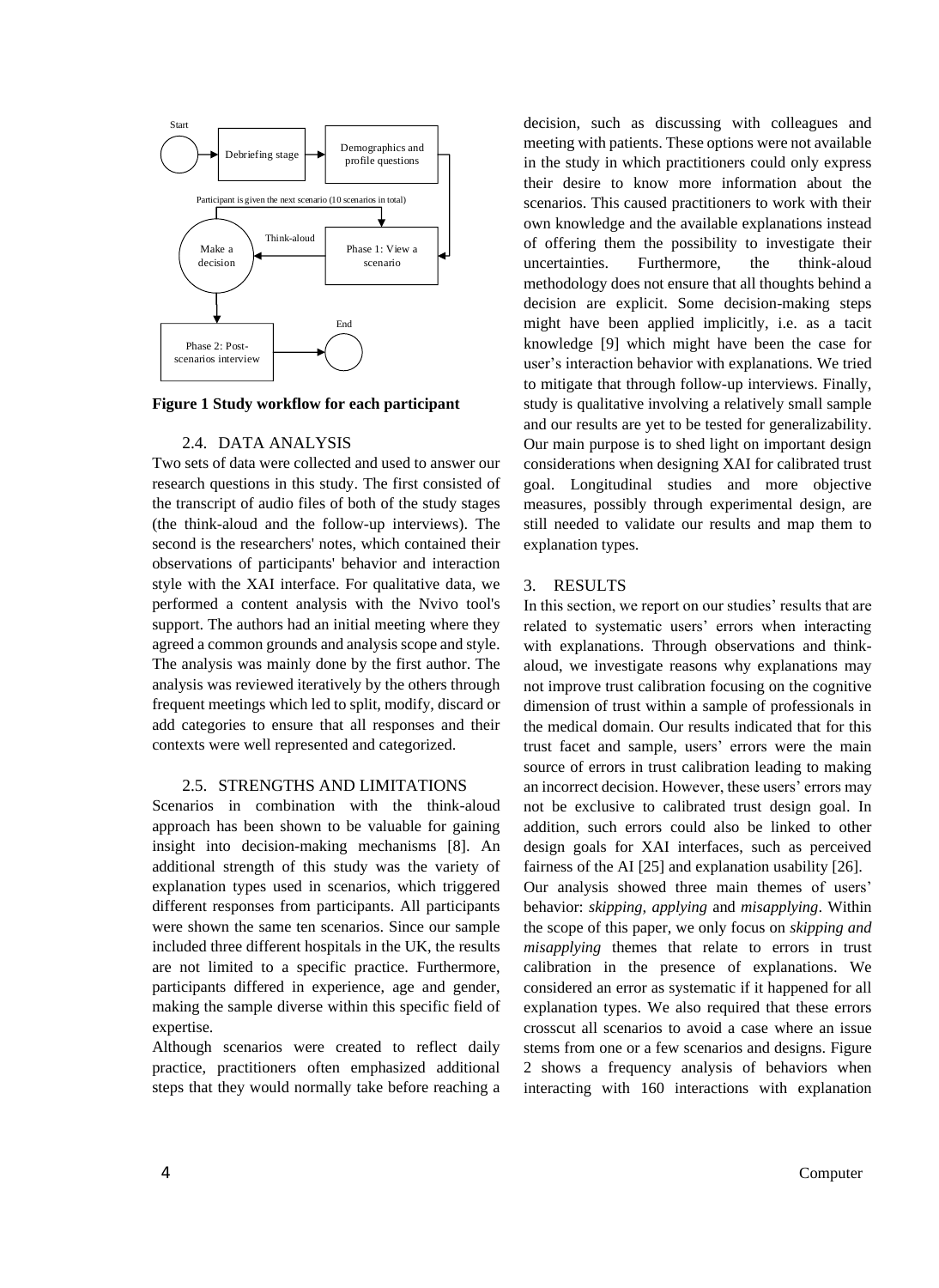interfaces and the emerged themes (ten were shown to each of 16 participants).



**Figure 2. Participants' interaction behavior with explanations.**

### 3.1. SKIPPING EXPLANATIONS

Explanations might fail to support trust calibration process when they are skipped. We observed that some participants made decisions collaboratively with our AI-based decision-making tool without thoroughly reading explanations. In the following sections, we describe the main reasons for errors in the Skipping category.

*Lack of curiosity.* Curiosity describes the desire to know, learn, or experience an explanation [15]. During the study, participants showed a lack of curiosity to seek an explanation from the AI-based tool. Participants did not feel that the explanation motivated them to learn new ideas, resolve knowledge and solve problems. P5 mentioned, *"… to be honest with you, I was not really interested in reading the explanation … I mean I did not feel that could add something new to me*". Previous research showed that humans are selective when being curios to seek for explanation and depend on the context and individual characteristics [10]. For example, people might be more curious to read an explanation when the recommendation does not meet their expectations. Furthermore, in scenarios when the explanation contained too many features and information, participants' degree of curiosity was low, and participants were silent during these scenarios. Such situations led participants to skip explanations and discourage them from engaging in what they perceived as effortful processing behavior.

*Perceived goal impediment.* Participants skipped the explanations that they perceived as a goal impediment. During the study, several participants were focused on finishing the task and making decisions with an AIbased tool rather than reading the explanation. According to reversal theory [11]; individuals in a serious-minded state have a high goal orientation, while those in the playful-minded state have low goal orientation. People in high critical decision-making environments are likely to be in a serious-minded state, where additional information might be prone to be perceived as a goal impediment. Furthermore, perceived goal impediment could be relating to factors such as time constraint and multi-tasking. P12 mentioned, *"… that [explainability] experience was good in general ... but I doubt that it could work in realworld … doctors and pharmacists are too busy to validate each decision with an explanation*". Similarly, P6 added, *"… I cannot see how these explanations will work in everyday prescriptions screening*". Such interruption into users' tasks leads to psychological reactance and results in users' avoidance [12]. Previous research used the theory of psychological reactance to explain users' avoidance of online advertisement content [12]. This theory shows that people tend to be psychologically aroused when they perceive their freedom to be threatened by others. This tendency leads individuals to restore threatened freedom by reacting to the threat. In the field of communication, the theory of psychological reactance offers an explanation for why persuasive messages, including explanations, can sometimes produce odds with their intent. Humans reject or move away from a message if the message threatens or attempts to reduce his or her personal freedom of the decision. We argue that increasing users' perceived value of the explanations would make them less likely to be skipped. For instance, the explanation design might bind into regret aversion bias [13], e.g. people might become more careful in reading explanations when they are informed about a certain level of risk from skipping them.

*Redundant information* is another cause of skipping as participants mentioned that in certain scenarios, explanations contained information that is simplistic and common sense for them. For instance, P9 stated, "*The average pharmacist does not need to see all these factors that the AI is considering, some of them are just simple rules*". Also, P6 criticized Counterfactual explanation and stated, "*… mentioning the AI could change its decision if age was 29 does not consider as*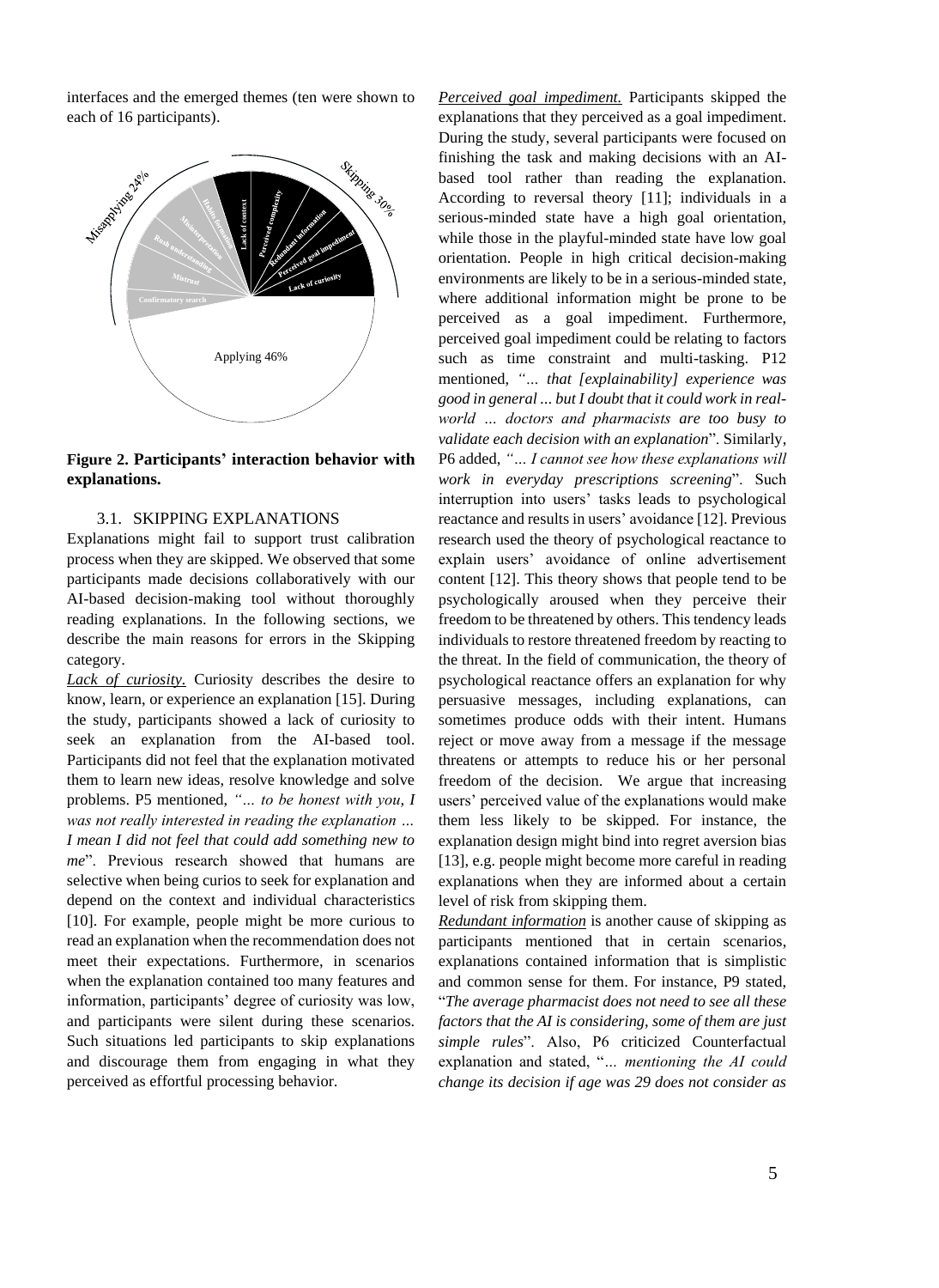*a useful explanation in our setting ... I mean we all know that ... explanations should be smart enough*". Research in cognitive science and explanations showed that people tend to avoid circular and redundant explanations [14]. For example, people refuse an explanation such as "*this diet plan works because it helps people lose weight*". Such repetition of facts and no additional substantiation would make users lose their trust in explanations and even avoid further explanations. In general, people evaluate the meaningfulness of the explanations based on three main dimensions: Circularity, Relevance and Coherence [14]. To address this issue, previous research [15] proposed the theory of mind to suggest a design solution for achieving meaningful explanations to users in explainable AI applications. The research argued that intelligent agents should keep track of what has already been explained to users and evolve explanations over time. The adoption of adaptive and personalized user interfaces [1] would also be a potential solution direction. In summary, techniques to construct a user model, either explicitly or implicitly are required in future Human-AI collaborative decision-tools to avoid repetitive explanations.

*Perceived complexity.* Participants ignored explanations because they thought it would take too much time to understand them, e.g. long explanations. In contrast, shorter explanations such as Counterfactual explanation caught participants' attention. For instance, P11 ignored a Global explanation but read and engaged with Counterfactual explanation, and mentioned: "*It could be useful, but I won't bother digging what does that mean*". Participants discussed making quick judgments whether they would interact with explanations or completely skip them based on explanation length. For instance, P12 stated during Global explanation scenario, "*I would usually look for the first three or four values*". Explanations variables such as their size, number of chucks and lines showed to confuse users and made explanations less acceptable [1]. Such long explanations require more processing time and contribute to lower user satisfaction. Another factor that contributes to avoiding long explanations may involve the order in which people receive the explanations [17]. People tend to rely on information presented at the beginning when they try to form an intention to read [16]. Therefore, the order of the explanation chunks could be crucial to engage users with explanations and avoid skipping long explanations.

*Lack of context.* Participants ignored explanations that they could not contextualize to their everyday decisionmaking tasks. We found that participants were often expecting explanations to be task-centered and reflective to their domain knowledge and terminology. In a Counterfactual explanation scenario, P8 stated, "*I find this irrational, the explanation is saying the prescription would have been prescribed if the patient age is 50 … I mean patient age is not something we can change … I expected something like blood test or any other variable that we can do something about it*". Another case of skipping explanations due to lack of context when participants asked for additional contextual information in order to contextualize the explanation to their medical practice. P9, who skipped a Global explanation mentioned, "*I would like also to see correlations between patient information to judge whether this is valid information in this case*". Overall, participants were more motivated to engage with explanations that are reflective to their task characteristics rather than understanding the reasoning of the AI. User-centered iterative design with collaboration with domain experts, e.g. medical doctors, to identify task-centered explanations is needed.

#### 3.2. MISAPPLYING EXPLANATIONS

Even when participant engaged with explanations and paid attention to them, we observed that they also misapplied them in their task. In the following sections, we discuss main situations that led to misapplication errors.

*Misinterpretation.* Some participants misinterpreted our presented explanations and that led to incorrect conclusions about explanations and recommendations. For example, P2, who is a pharmacist, mentioned that the AI-based tool is biased based on his interpretation of the Global explanation. The explanation in those scenarios gave a high importance value for patients' blood test in the recommendation. P2 stated: *"… so shall we screen all prescriptions only on blood results?".* Such misinterpretation led to distrust in the AI-based tool. Similarly, P9 had a false interpretation of a Confidence explanation and stated that "*44% certainty in a diagnosis is a good value*". Participants depended on their previous knowledge to interpret the available explanations, which led to building a wrong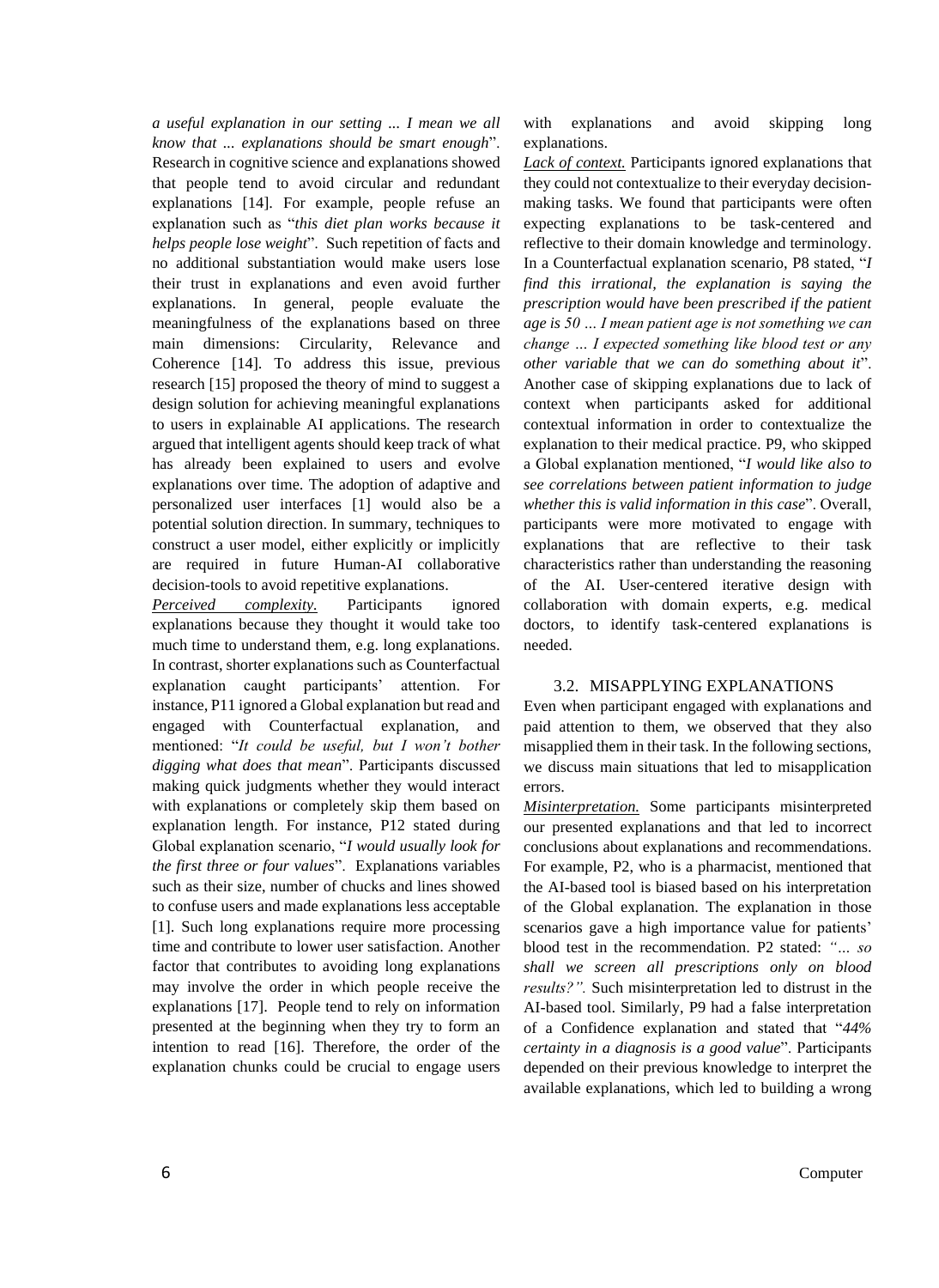conclusion. It may be useful to accompany the AIbased tool with an onboarding feature that allows users to understand and familiarize themselves with explanations and their interpretations. Such a technique has been used in the literature of Human-AI interaction by Cai et al. [4] to familiarize medical practitioners with AI-based cancer prediction tool. This offered a way to aid users' in building correct mental models regarding the actual capabilities and limitations of the tool. For example, videos tutorials or FAQs could serve that goal.

*Mistrust.* Although our participants often assume that explanations are cooperative, they were also well prepared to mistrust them. Some participants felt that explanations were deceptive or untrustworthy to follow. Participants quickly assessed that explanation and voiced skepticism about the correctness and validity explanations. P8 noted, "*I am wondering if an experienced pharmacist has looked at this before*". Sometimes skepticism about the explanation content was combined with skepticism about the source of the explanation. For example, P5 wondered if Local explanation considered data coming from different hospitals, "*we have got to know which hospital this explanation covers, this could completely change my opinion about this explanation*". Our participant required several meta-information about the explanation to judge its correctness and solve mistrust issues. People might mistrust an explanation based on what they know about the motivations and abilities it sources [16]. Given the well-known phenomena in the psychology literature, addressing such suspicion in the XAI interface can be detrimental for user mistrust correction.

*Confirmatory search.* Participants did not read the full explanation and searched for information that confirmed their initial hypothesis, i.e., they were selective in what to read and rely on. When shown an Example-based explanation, P4 who is a pharmacist stated, "*Well, I would look for the examples that I've already experienced in the past*". During the study, participants did not take into consideration disconfirming their hypothesis to correct their mental model but found confirming evidence to further strengthen their hypothesis. They completed their explanation analysis with overconfidence of their initial insights and ended up with trust calibration errors. Several variables can facilitate confirmatory search tendency during the decision-making, such as the increased number of the available information, sequential information presentation, or negative mood [17]. XAI research is to look for design techniques that encourage them to read the full explanation and avoid bias.

*Rush understanding.* Participants incorrectly held a belief that they understand the explanation deeper than they actually did. This effect was obvious in the interview stage, e.g., P4 stated, "*Well in many cases I could predict how the AI work after reading the explanations in first two cases*". Likewise, P7 mentioned, *"… I would say that I have a confidence to tell how it worked*". However, they failed to answer our follow-up questions that delved into the details and conclusions. Such miscalibration of their understanding is another case of the overconfidence effect [14]. Furthermore, rush understanding could also be related to the explanation itself, e.g., being incomplete or reduced, which made it difficult to have much practice in assessing ones' own understanding. One design solution could be by slowing the users down to enable the reflection over their actions.

*Habits formation.* As job actions and decision are typically repetitive, users collaborating with an AIbased decision-making tool are prone to develop habits [19]. During the study, participants became gradually less interested in the details of an explanation and overlooked it altogether. Such behavior is associated with the development of peoples' expectations about the behavior and the performance of the environment [12]. P4 who showed similar behavior mentioned, "*I think this is similar to the previous explanation*". Such habits could damage explanation goal to support trust calibration. For instance, doctors with a successful diagnosis experience with an AI may fail to notice a minor change in the AI accuracy and the explanation output. The continuous pairing of collaborative diagnosis with positive outcome may in time cause the act to become automatic, triggering an unconscious response which is no longer linked to the explanation output [19]. Habits might be also triggered by prior interaction in a chain of responses, by environmental cues, such as time of the day or location, or by the particular internal state such as moods [12]. XAI design is to monitor such habits formations and try to prevent it, e.g., when a user agrees excessively, an adaptative design approach can change the explanation interface structure so that it triggers a fresh thinking.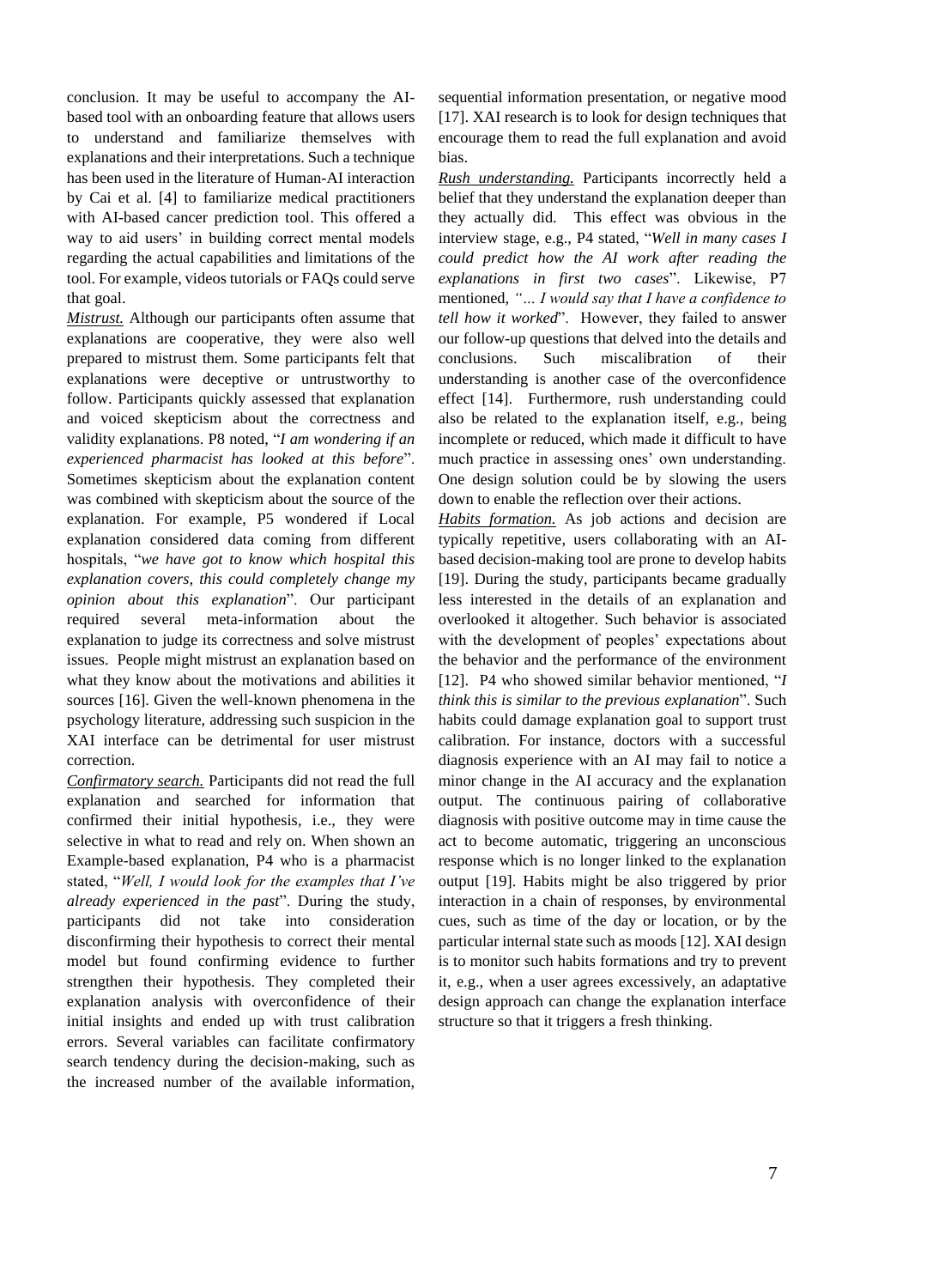#### 4. DISCUSSION

One main goal of communicating explanations in Human-AI collaborative decision-making is to enhance the trust calibration process. This study has examined the role of explainability in enhancing Human-AI collaborative decision-making and trust calibration process in particular. One of the key findings is that explanations failed to support users in their trust calibration process due to two primary users' errors: skipping and misapplying. We argue that building XAI interfaces that consider these errors and develop design constraints to limit them can support the explanation goal of enhancing trust calibration. For instance, we observed a high frequency of skipping explanations when participants perceived explanations as an impediment to their task. As a corollary, a design that fits the explanation in the task workflow can limit such errors and may support the trust calibration process as users would read the explanation and understand the AI reasoning.

Also, the relationship between failing to calibrate trust and user errors could be further investigated through the lens of human decision-making processes. According to the Elaboration Likelihood Model (ELM), humans process information in two different routes: a central route in which information processing is slow and reflective and a peripheral route in which information processing is fast and relies on mental shortcuts [18]. It has been suggested that individuals have the disposition to use the peripheral route as it saves time and effort, and this type of processing is especially relevant to medical settings where time constraints exist. While mental shortcuts are usually effective in decision-making, their unconscious and automatic nature make them prone to cognitive biases. Overall, implementing AI-supported decision-making tools with explanations could be a way of mitigating biases that the people might have in their everyday decision-making tasks as such explanations could activate central route processing [15]. However, human biases could also influence the processing of explanations, and this can lead decision-makers to either end-up with under-trust or over-trust. For example, under-trust may result from anchoring bias when participants look at only salient features of AI explanations and consequently judge the quality of information to be untrustworthy. Similarly, over-trust may result from confirmation bias as mentioned before when participants favor explanations that are consistent with their initial hypothesis. In this light, the presentation of explanations has the risk of further reinforcing biases that decision-makers may already have. This highlights the necessity to address cognitive biases in the design of explanations.

Finally, either skipping or misapplying explanations could be resulted from the fact that participants did not seek an explanation. Such behavior limited users' learning process of the AI reasoning and its underlying logic, so their trust was not calibrated. It has been found that despite the availability of explanations, people might utilize a small amount of them or avoid seeking explanations, even when they need them [30]. Thus, if the goal of explanations is to calibrate users' trust, effective explanation seeking behavior may contribute to improving users' learning and trust calibration processes. Our results pose a new requirement for XAI interfaces to focus, especially at the earlier stage of interacting with the AI, on increasing explanation-seeking behavior. This could be potentially implemented by applying principles of persuasive design [27] and persuasive learning [20], e.g., showing users' level of knowledge about the AI.

## 5. CONCLUSION

Designing explanations for trust calibration has been identified as one of the main goals for safe and effective AI-supported decision-making tools. However, it is often remaining unclear in the literature why explanations were not always supporting users' in their trust calibration. This motivated our work to explore how people interact with explanations in their Human-AI collaborative decision-making task. We focused on particular situations where explanations did not effectively support users to calibrate their trust. As a general conclusion, explainability for trust calibration might conflict with usability: trust calibration require extra efforts from the users, e.g. read and interact with the explanation. Thus, integrating explanations in Human-AI collaborative decision-making environments needs to analyze and explore the costs and benefits of favoring between explainability and usability.

# ACKNOWLEDGMENTS

This work also acknowledges support from the UKRI Trustworthy Autonomous Systems Hub (EP/ V00784X/1). This work involved human subjects or animals in its research. Approval of all ethical and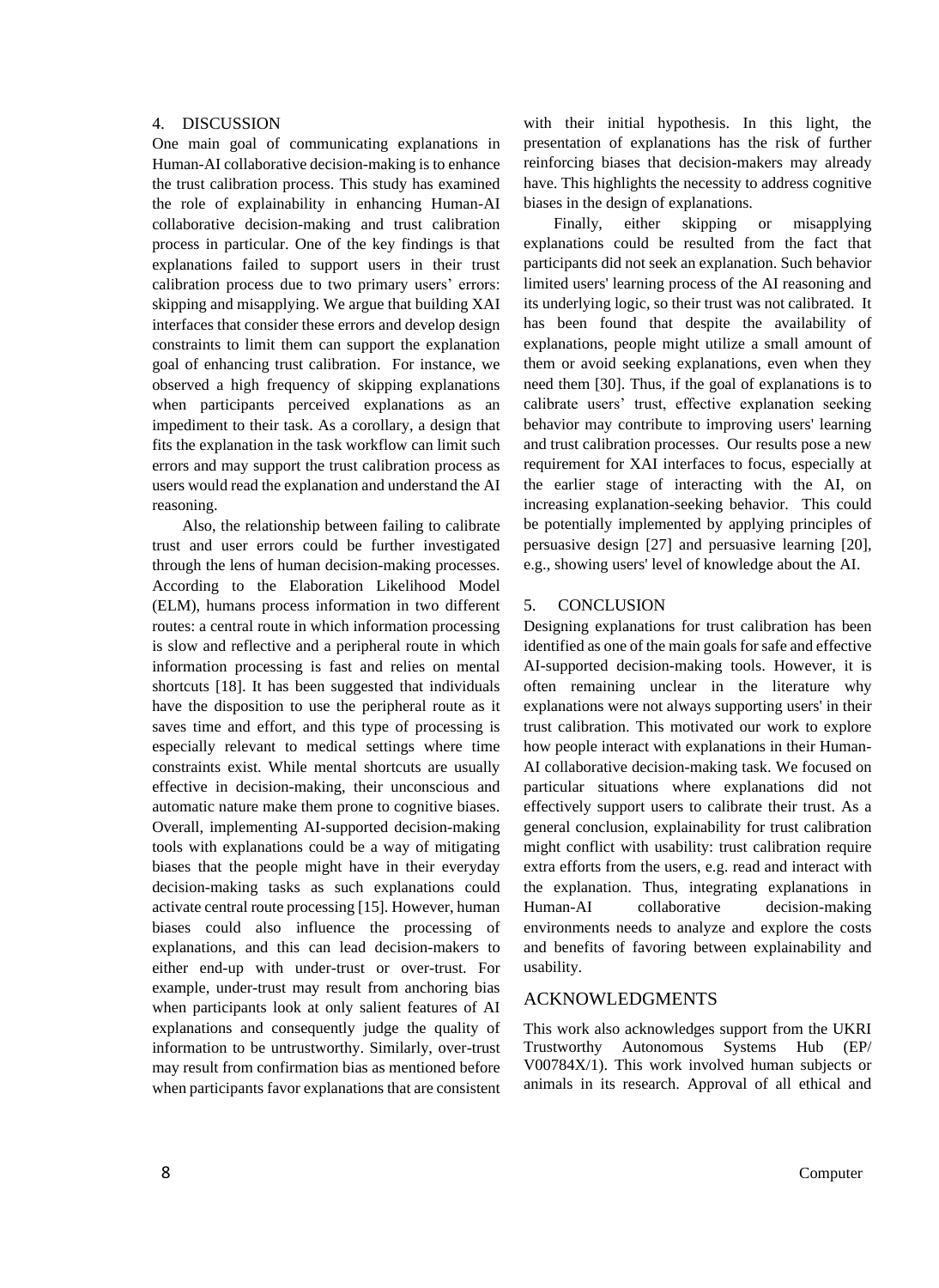experimental procedures and protocols was granted by Bournemouth University Ethics Committee.

## **REFERENCES**

- 1. Naiseh, M., Jiang, N., Ma, J. and Ali, R., 2020, April. Personalising Explainable Recommendations: Literature and Conceptualisation. In World Conference on Information Systems and Technologies (pp. 518-533). Springer, Cham.
- 2. Zhang, Y., Liao, Q.V. and Bellamy, R.K., 2020, January. Effect of confidence and explanation on accuracy and trust calibration in AI-assisted decision making. In Proceedings of the 2020 Conference on Fairness, Accountability, and Transparency (pp. 295-305).
- 3. Lee, J.D. and See, K.A., 2004. Trust in automation: Designing for appropriate reliance. Human factors, 46(1), pp.50-80.
- 4. Cai, C.J., Winter, S., Steiner, D., Wilcox, L. and Terry, M., 2019. " Hello AI": Uncovering the Onboarding Needs of Medical Practitioners for Human-AI Collaborative Decision-Making. Proceedings of the ACM on Humancomputer Interaction, 3(CSCW), pp.1-24.
- 5. Faulkner, S. L., & Trotter, S. P. (2017). Data saturation. In J. Matthes, C. S. Davis, & R. F. Potter (Eds.), The international encyclopedia of communication research methods (pp. 1–2). Hoboken, NJ: John Wiley & Sons.
- 6. Arrieta, A.B., Díaz-Rodríguez, N., Del Ser, J., Bennetot, A., Tabik, S., Barbado, A., García, S., Gil-López, S., Molina, D., Benjamins, R. and Chatila, R., 2020. Explainable Artificial Intelligence (XAI): Concepts, taxonomies, opportunities and challenges toward responsible AI. Information Fusion, 58, pp.82-115.
- 7. M Naiseh, Explainable Recommendations and Calibrated Trust – Research Protocol., 2021, Technical Report, Bournemouth University, 35306, http://eprints.bournemouth.ac.uk/35306/
- 8. Wolcott, M.D. and Lobczowski, N.G., 2020. Using cognitive interviews and think-aloud protocols to understand thought processes. Currents in Pharmacy Teaching and Learning.
- 9. Howells, J., 1996. Tacit knowledge. Technology analysis & strategic management, 8(2), pp.91-106.
- 10. Wrobel, G.M., Grotevant, H.D., Samek, D.R. and Korff, L.V., 2013. Adoptees' curiosity and information-seeking about birth parents in emerging adulthood: Context, motivation, and behavior. International journal of behavioral development, 37(5), pp.441-450.
- 11. Apter, M., 1997. Reversal theory: what is it? PSYCHOLOGIST-LEICESTER-, 10, pp.217-220.
- 12. Van Doorn J, Lemon K N, Mittal V, Nass S, Pick D, Pirner P, Verhoef P C. (2010). Customer Engagement Behavior: Theoretical Foundations and Research Directions. Journal of Service Research, 13(3): 253-266.
- 13. Caraban, A., Karapanos, E., Gonçalves, D. and Campos, P., 2019, May. 23 ways to nudge: A review of technologymediated nudging in human-computer interaction. In Proceedings of the 2019 CHI Conference on Human Factors in Computing Systems (pp. 1-15).
- 14. Keil, F.C., 2006. Explanation and understanding. Annu. Rev. Psychol., 57, pp.227-254.
- 15. Miller, T., 2019. Explanation in artificial intelligence: Insights from the social sciences. Artificial Intelligence, 267, pp.1-38.
- 16. Oppenheimer DM. Spontaneous discounting of availability in frequency judgment tasks. Psychol Sci. 2004; 15:100–5.
- 17. Fischer, P., Schulz-Hardt, S. and Frey, D., 2008. Selective exposure and information quantity: how different information quantities moderate decision makers' preference for consistent and inconsistent information. Journal of personality and social psychology, 94(2), p.231.
- 18. Evans, J. S. B., 2008. Dual-processing accounts of reasoning, judgment, and social cognition. Annu. Rev. Psychol., 59, 255-278.
- 19. Wood, W., and Rünger, D., 2016. Psychology of habit. Annual review of psychology, 67.
- 20. Aleven, V., Stahl, E., Schworm, S., Fischer, F. and Wallace, R., 2003. Help seeking and help design in interactive learning environments. Review of educational research, 73(3), pp.277-320.
- 21. Bussone, A., Stumpf, S. and O'Sullivan, D., 2015, October. The role of explanations on trust and reliance in clinical decision support systems. In 2015 international conference on healthcare informatics (pp. 160-169). IEEE.
- 22. Wagner, A.R. and Robinette, P., 2021. An explanation is not an excuse: Trust calibration in an age of transparent robots. In Trust in Human-Robot Interaction (pp. 197-208). Academic Press.
- 23. Tomsett, R., Preece, A., Braines, D., Cerutti, F., Chakraborty, S., Srivastava, M., Pearson, G. and Kaplan, L., 2020. Rapid trust calibration through interpretable and uncertainty-aware AI. Patterns, 1(4), p.100049.
- 24. Wouter Kool and Matthew Botvinick. 2018. Mental labour. Nature human behaviour 2, 12 (2018), 899–908.
- 25. Schmitt, N., Oswald, F.L., Kim, B.H., Gillespie, M.A. and Ramsay, L.J., 2004. The impact of justice and self‐serving bias explanations of the perceived fairness of different types of selection tests. International Journal of Selection and Assessment, 12(1‐2), pp.160-171.
- 26. Narayanan, M., Chen, E., He, J., Kim, B., Gershman, S. and Doshi-Velez, F., 2018. How do humans understand explanations from machine learning systems? an evaluation of the human-interpretability of explanation. arXiv preprint arXiv:1802.00682.
- 27. Oinas-Kukkonen, H. and Harjumaa, M., 2009. Persuasive systems design: Key issues, process model, and system features. Communications of the Association for Information Systems, 24(1), p.28.

**Mohammad Naiseh** is a research fellow at the School of Electronics and Computer Science, University of Southampton, Southampton, U.K. SO17 1BJ. His research interests include explainable artificial intelligence and human-computer interaction. Mohammad received his PhD in Explainable AI from Bournemouth University. Contact him a[t m.naiseh@soton.ac.uk.](mailto:m.naiseh@soton.ac.uk)

**Deniz Cemiloglu** is a PhD candidate at the Department of Computing and Informatics, Bournemouth University, UK. Her research interests include digital addiction and responsibility by design.